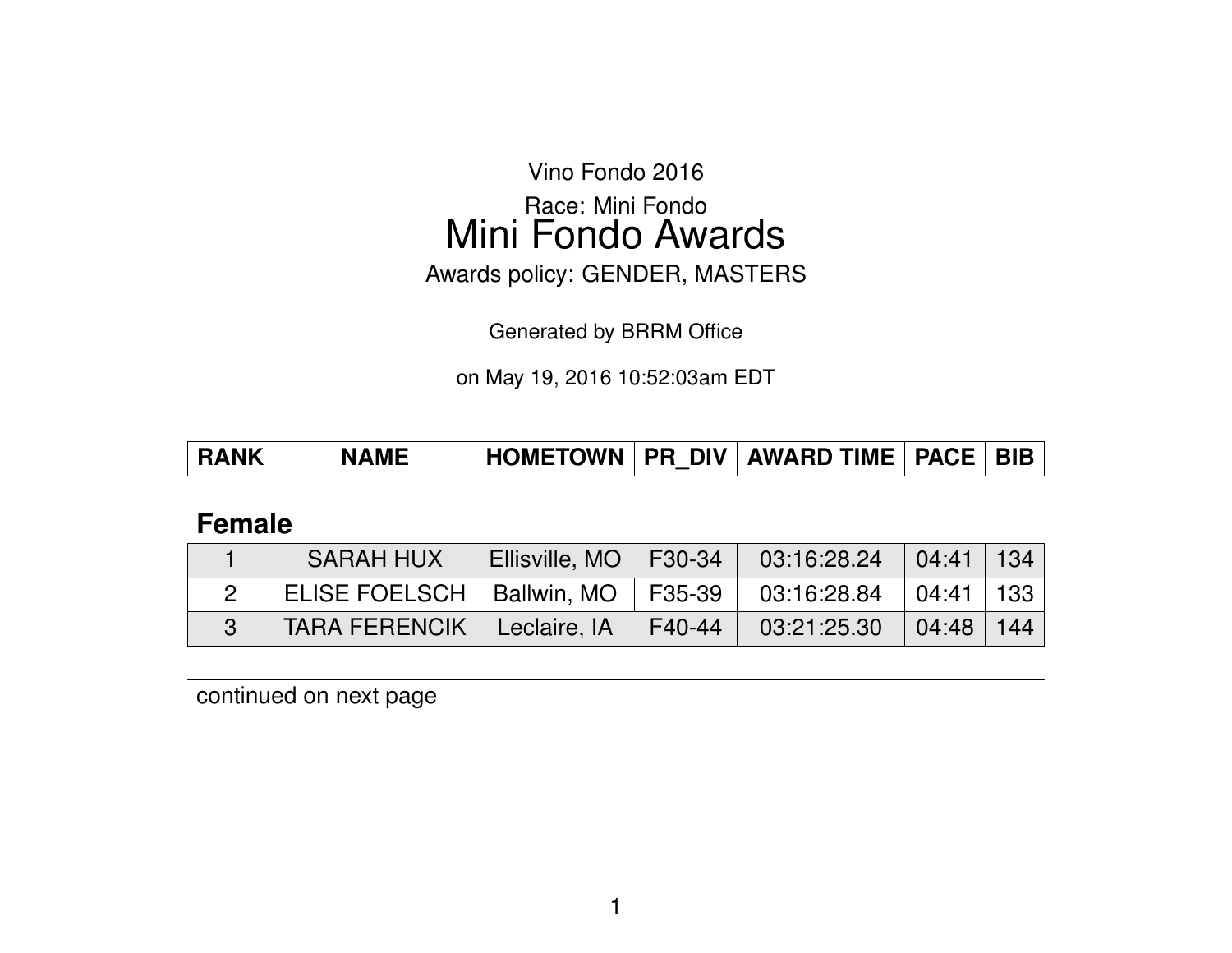| <b>RANK</b>   | <b>NAME</b>            | <b>HOMETOWN</b>  |        | <b>PR DIV   AWARD TIME   PACE</b> |                | <b>BIB</b> |
|---------------|------------------------|------------------|--------|-----------------------------------|----------------|------------|
| <b>Male</b>   |                        |                  |        |                                   |                |            |
|               | <b>MITCHELL REIDT</b>  | Clayton, MO      | M25-29 | 02:23:57.36                       | $03:26$   2572 |            |
| $\mathcal{P}$ | <b>JIM HOST</b>        | Saint Louis, MO  | M50-54 | 02:26:40.36                       | 03:30          | 2083       |
| $\mathbf{3}$  | <b>WILLIAM FRANZEN</b> | chesterfield, MO | M50-54 | 02:27:54.34                       | 03:32          | 2084       |

## **F25-29**

| <b>ALLISON MACON</b>  | Saint Louis, MO   F25-29   03:44:42.06 |                    | 05:22                           | 168 |
|-----------------------|----------------------------------------|--------------------|---------------------------------|-----|
| <b>MICHELLE ELKIN</b> | Ofallon, MO                            | F25-29 04:26:43.93 | $\mid$ 06:22 $\mid$ 2583 $\mid$ |     |

# **F30-34**

| CADALLILIV<br><del>סטונותו וו</del> אס | $\Gamma$ Iliaville $\Lambda/\Lambda$<br><b>CHISVING, IVIO</b> | <del>F30-34</del> | <u>,00.10.00 01</u><br><del>00.10.20.24</del> | 04:41 | <del>134</del> |
|----------------------------------------|---------------------------------------------------------------|-------------------|-----------------------------------------------|-------|----------------|
| <b>LISA VANDIVORT</b>                  | New York, NY                                                  | F30-34            | 04:07:52.31                                   | 05:55 | 1095           |

# **F35-39**

| <b>ELIOF FAFLOQU</b><br><b>LLIOL I VLLJVII</b>         | D<br><b>Daliwin, MC</b> | <del>F35-39</del> | 0.100000<br>00.TU.ZU.OT | <del>04:41</del> | <del>133</del> |
|--------------------------------------------------------|-------------------------|-------------------|-------------------------|------------------|----------------|
| JESSICA HANCE   Creve coeur, MO   F35-39   03:27:26.99 |                         |                   |                         | 04:57   2015     |                |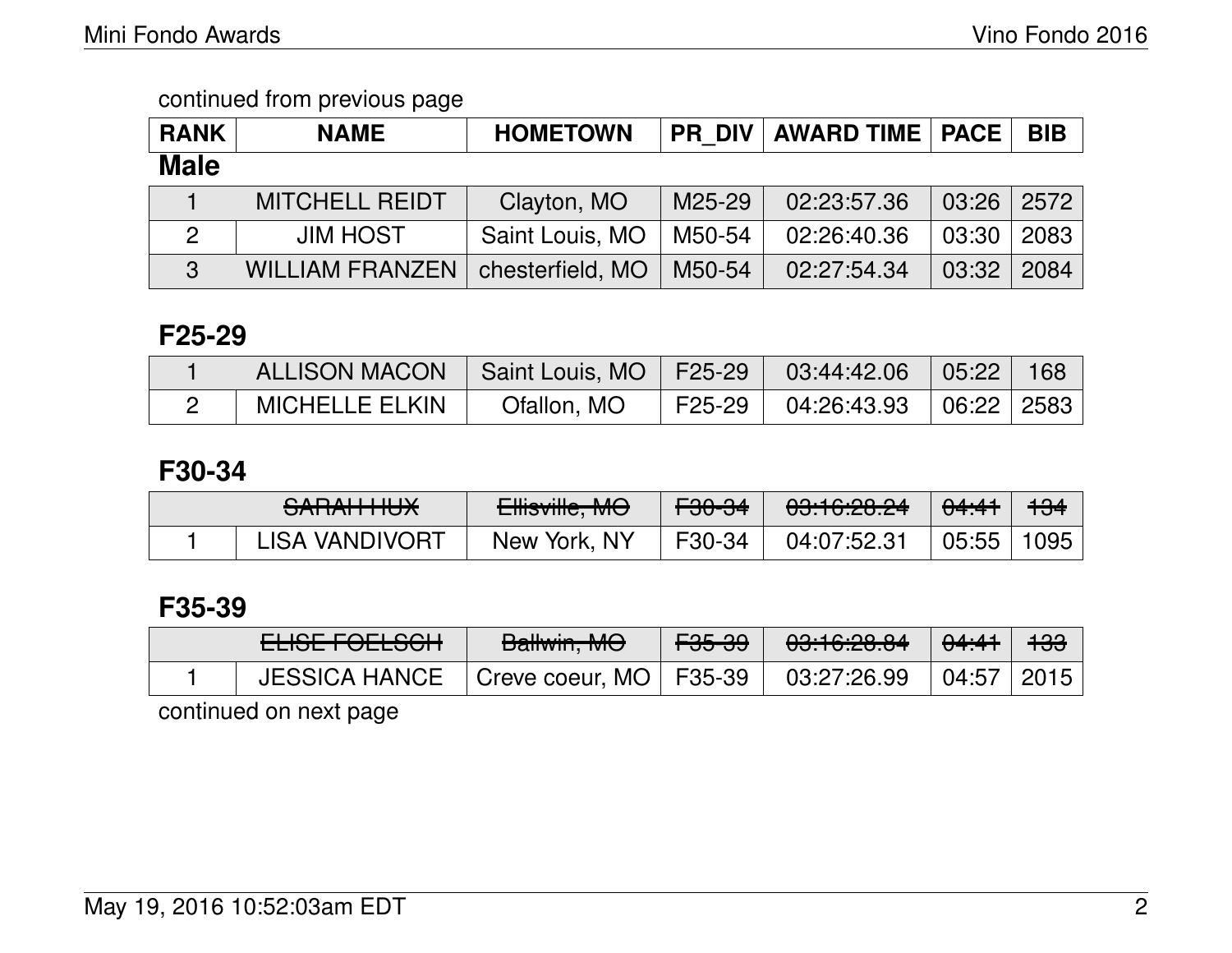| <b>RANK</b> | <b>NAME</b>           | <b>HOMETOWN</b> | PR DIV | <b>AWARD TIME   PACE  </b> |              | $^{\prime}$ BIB. |
|-------------|-----------------------|-----------------|--------|----------------------------|--------------|------------------|
|             | <b>MELISSA LELAND</b> | St. Louis, MO   | F35-39 | $03:42:42.55$ 05:19 2471   |              |                  |
|             | NICOLE MEYER          | St Louis, MO    | F35-39 | 03:59:28.24                | 05:43   2519 |                  |

# **F40-44**

| <b>TARA FERENCIK</b>    | Leclaire, IA     | F40-44 | 03:21:25.30 | 04:48 | $+44$ |
|-------------------------|------------------|--------|-------------|-------|-------|
| <b>GAIL AMES</b>        | Fenton, MO       | F40-44 | 03:23:08.87 | 04:51 | 2464  |
| <b>KAT BODE</b>         | Ballwin, MO      | F40-44 | 03:23:14.11 | 04:51 | 2465  |
| <b>MICHELLE PELTIER</b> | Chesterfield, MO | F40-44 | 04:26:04.33 | 06:21 | 2007  |

## **F45-49**

| <b>SHIRLEY FASBINDER</b> | St. Louis, MO               | F45-49               | 03:28:06.67                                                          | $\mid$ 04:58 $\mid$ 2593 $\mid$ |  |
|--------------------------|-----------------------------|----------------------|----------------------------------------------------------------------|---------------------------------|--|
| <b>SHERRI SCHULTZ</b>    | Chesterfield, MO            | $\mid$ F45-49 $\mid$ | $\begin{array}{ c c }\hline \text{03:30:37.82} \\\hline \end{array}$ | 05:01   157                     |  |
| I SUSAN HARMANI          | Lake St. Louis, MO   F45-49 |                      | 03:34:11.19                                                          | $\mid$ 05:06 $\mid$ 2078 $\mid$ |  |

## **F50-54**

| <b>KELLY BRENDEL</b>   | Brentwood, MO |  |  |
|------------------------|---------------|--|--|
| continued on next page |               |  |  |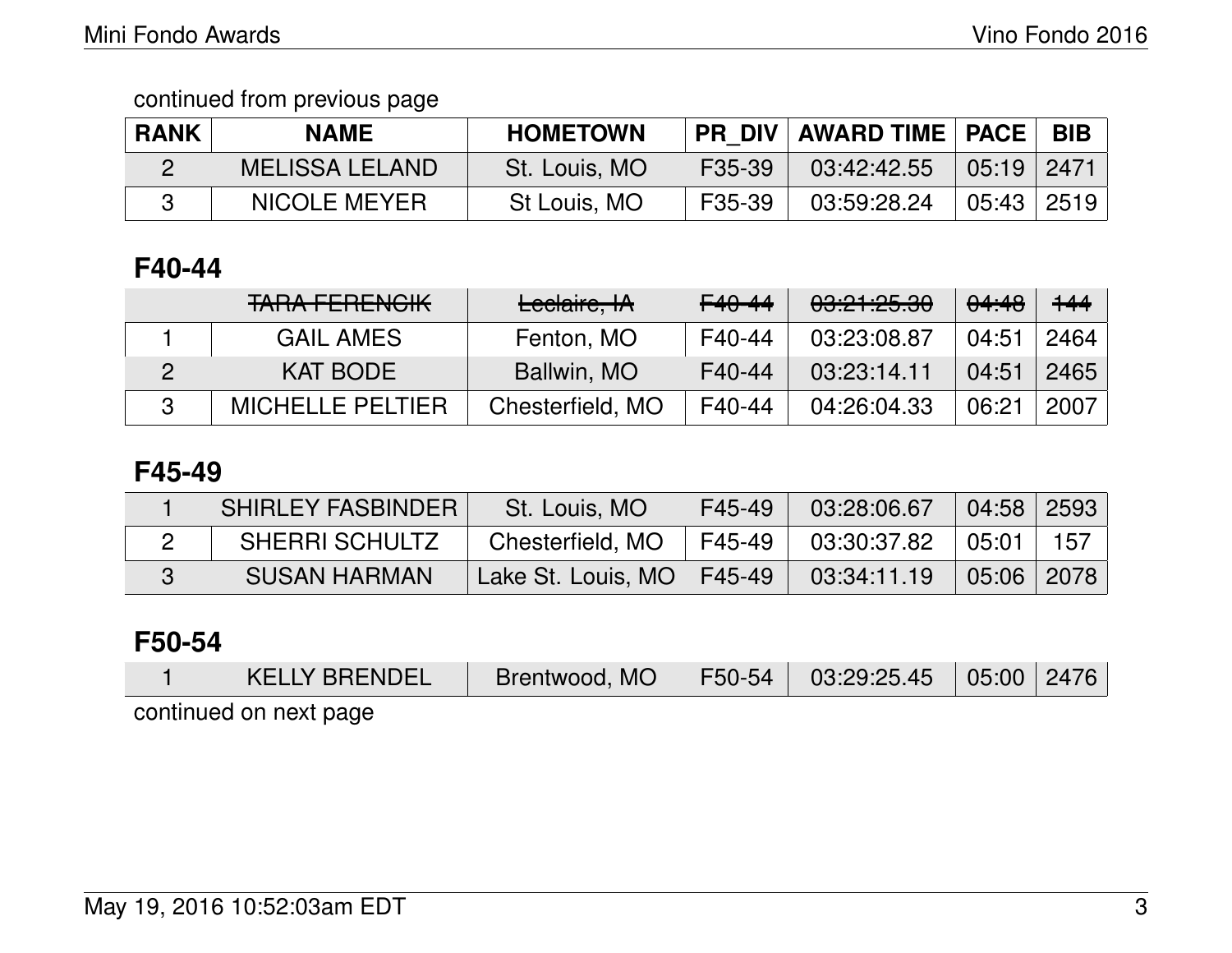| <b>RANK</b> | <b>NAME</b>          | <b>HOMETOWN</b> | <b>PR DIV AWARD TIME PACE</b>          |                                    | <b>BIB</b> |
|-------------|----------------------|-----------------|----------------------------------------|------------------------------------|------------|
|             | <b>MARGY WEISMAN</b> | Olivette, MO    | $\perp$ F50-54 $\parallel$ 03:32:02.82 | $\vert$ 05:03 $\vert$ 2594 $\vert$ |            |

## **Overall**

| <b>MITCHELL REIDT</b>                                     | Clayton, MO                                           | $\mid$ M25-29 $\mid$ 02:23:57.36 $\mid$ | $\mid$ 03:26 2572 |  |
|-----------------------------------------------------------|-------------------------------------------------------|-----------------------------------------|-------------------|--|
| JIM HOST                                                  | Saint Louis, MO   M50-54   02:26:40.36   03:30   2083 |                                         |                   |  |
| WILLIAM FRANZEN   chesterfield, MO   M50-54   02:27:54.34 |                                                       |                                         | 03:32 2084        |  |

## **M19-24**

| <b>RYAN GAFFNEY</b>  | OFallon, MO          | $\parallel$ M19-24 $\parallel$ 02:54:08.87 $\parallel$ | $\parallel$ 04:09 $\parallel$ | $\backslash$ 143 |
|----------------------|----------------------|--------------------------------------------------------|-------------------------------|------------------|
| <b>JUSTIN JENKEL</b> | <b>St. Louis, MO</b> | $\mid$ M19-24 $\mid$ 05:06:14.05 $\mid$ 07:18   1058   |                               |                  |

#### **M25-29**

|  | MITAULI DEIDT<br><del>MITULELE REIDT</del> | $\bigcap_{n=1}^{\infty}$ $\bigcup_{n=1}^{\infty}$<br><del>Ulaytun, MU</del> | $MOC$ $OC$<br><b>MIZJ-ZJ</b> | 0.0005700<br><del>טב.בט.טו .טט</del> | <sup>∣</sup> <del>03:26</del> ∣ <del>2572</del> l |  |
|--|--------------------------------------------|-----------------------------------------------------------------------------|------------------------------|--------------------------------------|---------------------------------------------------|--|
|--|--------------------------------------------|-----------------------------------------------------------------------------|------------------------------|--------------------------------------|---------------------------------------------------|--|

## **M30-34**

| RYAN KLEEKAMP   Wentzville, MO   M30-34   03:13:16.71   04:37   161 |  |  |  |
|---------------------------------------------------------------------|--|--|--|
| continued on next page                                              |  |  |  |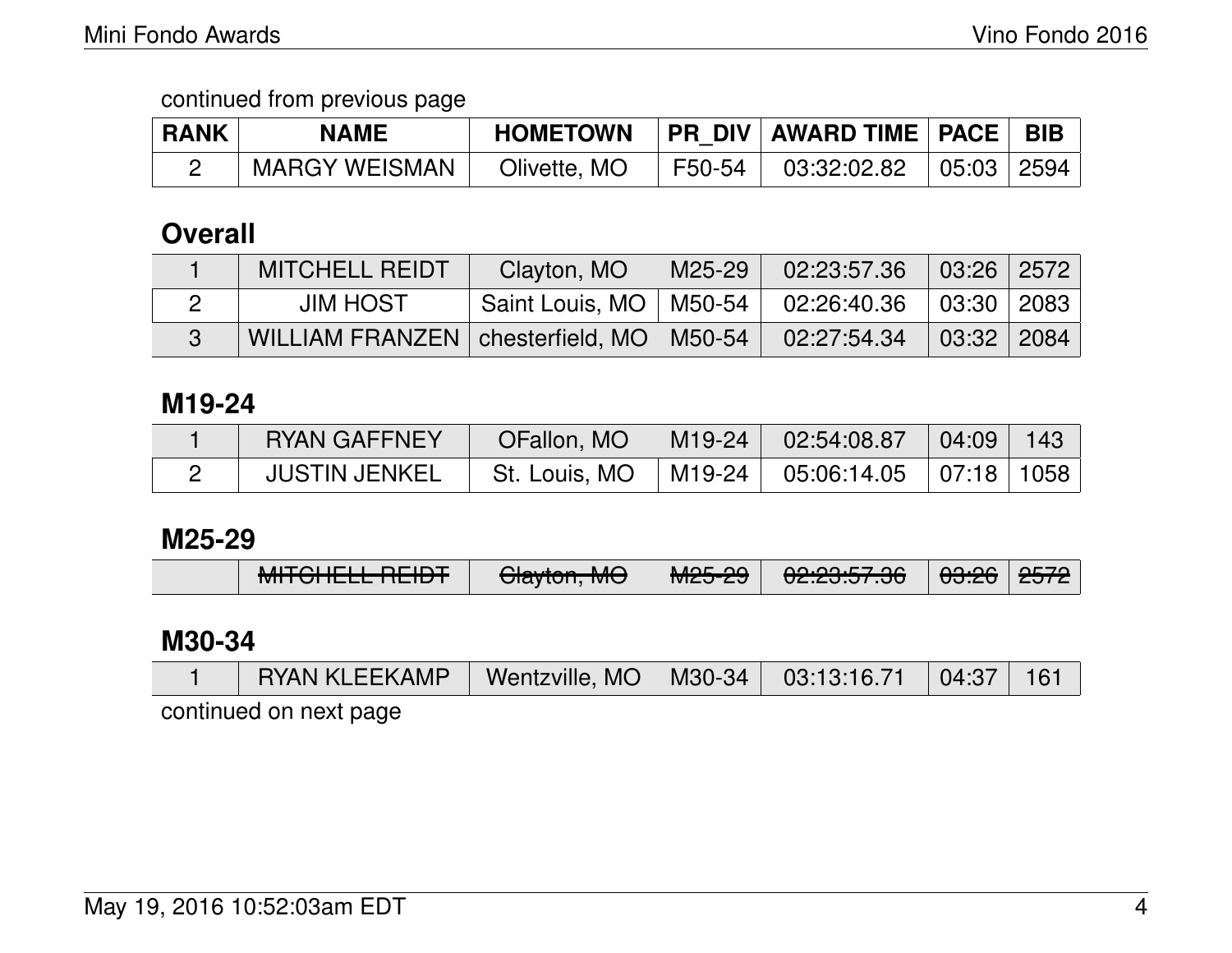| <b>RANK</b> | <b>NAME</b>        | <b>HOMETOWN</b>    |        | <b>PR DIV AWARD TIME PACE</b> |                   | <b>BIB</b> |
|-------------|--------------------|--------------------|--------|-------------------------------|-------------------|------------|
|             | NICK KLEEKAMP      | Lake St. Louis, MO | M30-34 | 03:13:25.92                   | $\mid 04:37 \mid$ | 160        |
|             | <b>DEVIN CLARK</b> | Saint Louis, MO    | M30-34 | 03:44:32.56                   | 05:21             | 165        |

## **M35-39**

| <b>NATHAN AQUINO</b> | Jefferson City, MO                             | M35-39   | $02:32:09.55$ 03:38       | 95  |
|----------------------|------------------------------------------------|----------|---------------------------|-----|
| FRED WININGER        | St. Louis, MO                                  | M35-39 l | $03:01:53.53$ $04:20$ 173 |     |
|                      | JACOB KLEEKAMP   Lake saint Louis, MO   M35-39 |          | $03:13:10.54$ 04:36       | 159 |

### **M40-44**

| <b>THAD CLOSE</b>    | st. charles, MO | M40-44 | 02:41:14.95 | 03:51        | 131  |
|----------------------|-----------------|--------|-------------|--------------|------|
| DAVID DECK           | Des Peres, MO   | M40-44 | 02:50:22.30 | 04:04   2497 |      |
| <b>BRIAN HARTMAN</b> | Des Peres, MO   | M40-44 | 03:17:51.32 | 04:43        | 2074 |

# **M45-49**

| <b>STAN DAY</b> | St. Charles, MO | M45-49   |                                                         | 130 |
|-----------------|-----------------|----------|---------------------------------------------------------|-----|
| TIMOTHY LELAND  | St. Louis, MO   | M45-49 l | $02:51:16.27$ $\;\mid$ $04:05$ $\;\mid$ $2472$ $\;\mid$ |     |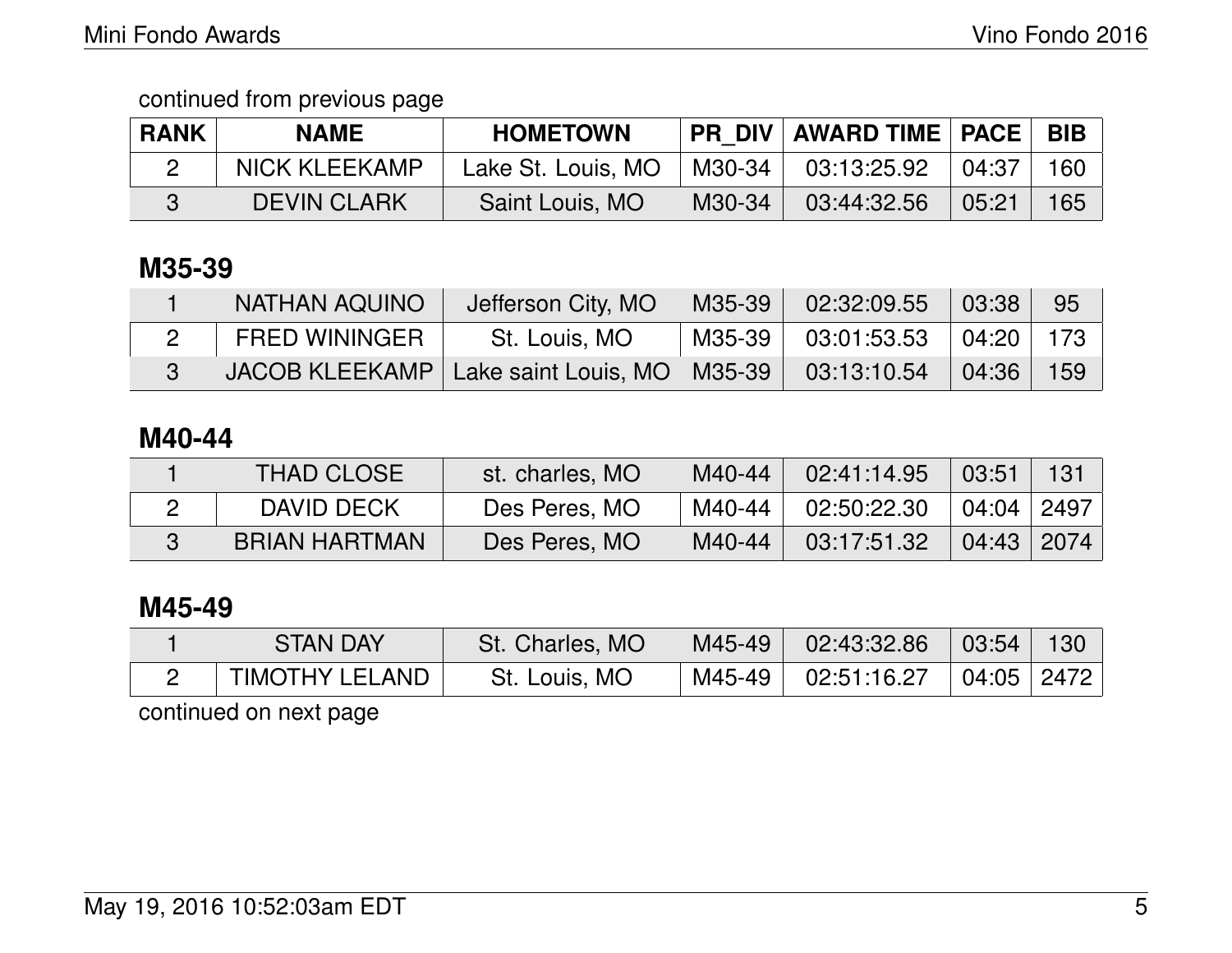| <b>RANK</b> | <b>NAME</b>           | <b>HOMETOWN</b> |        | <b>PR DIV AWARD TIME PACE</b> |       | <b>BIB</b> |
|-------------|-----------------------|-----------------|--------|-------------------------------|-------|------------|
|             | <b>THOMAS BRINKER</b> | Columbia, MO    | M45-49 | 03:02:07.32                   | 04:21 | -172       |

## **M50-54**

|   | HOST MHU                                                      | Saint Louis, MO  | <b>M50-54</b>      | 02:26:40.36 | <del>03:30</del> | <del>2083</del> |
|---|---------------------------------------------------------------|------------------|--------------------|-------------|------------------|-----------------|
|   | <u><i><u>MILLIAM EDANIZEN</u></i></u><br>VVILLIAIVI TUAIVALIV | chesterfield, MO | M <sub>50-54</sub> | 02:27:54.34 | <del>03:32</del> | <del>2084</del> |
|   | <b>LARRY BAERVELDT</b>                                        | Clayton, MO      | M50-54             | 02:32:37.33 | 03:39            | 2037            |
|   | <b>JAMES MILLER</b>                                           | Kirkwood, MO     | M50-54             | 03:08:50.13 | 04:30            | 2479            |
| 3 | <b>GREGORY HESSER</b>                                         | Chesterfield, MO | M50-54             | 03:13:56.01 | 04:38            | 2564            |

#### **M55-59**

| LOUIS STEPHENSON   Chesterfield, MO   M55-59 |               |        | 02:35:38.87 | $\mid$ 03:43 $\mid$ 2538 $\mid$ |  |
|----------------------------------------------|---------------|--------|-------------|---------------------------------|--|
| <b>PHILIP WILLIS</b>                         | galesburg, IL | M55-59 | 02:47:07.35 | $\mid$ 03:59 $\mid$ 2061 $\mid$ |  |
| <b>TOM WATERS</b>                            | Lebanon, MO   | M55-59 | 02:48:17.94 | $\mid$ 04:01 $\mid$ 2016 $\mid$ |  |

### **M60-64**

|                                        | ANDREW TOLLE   Galesburg, IL   M60-64   02:32:42.28   03:39   2060 |  |  |  |  |  |  |  |  |
|----------------------------------------|--------------------------------------------------------------------|--|--|--|--|--|--|--|--|
| المتملم مزيان بمرمز المتحدد والمستلمية |                                                                    |  |  |  |  |  |  |  |  |